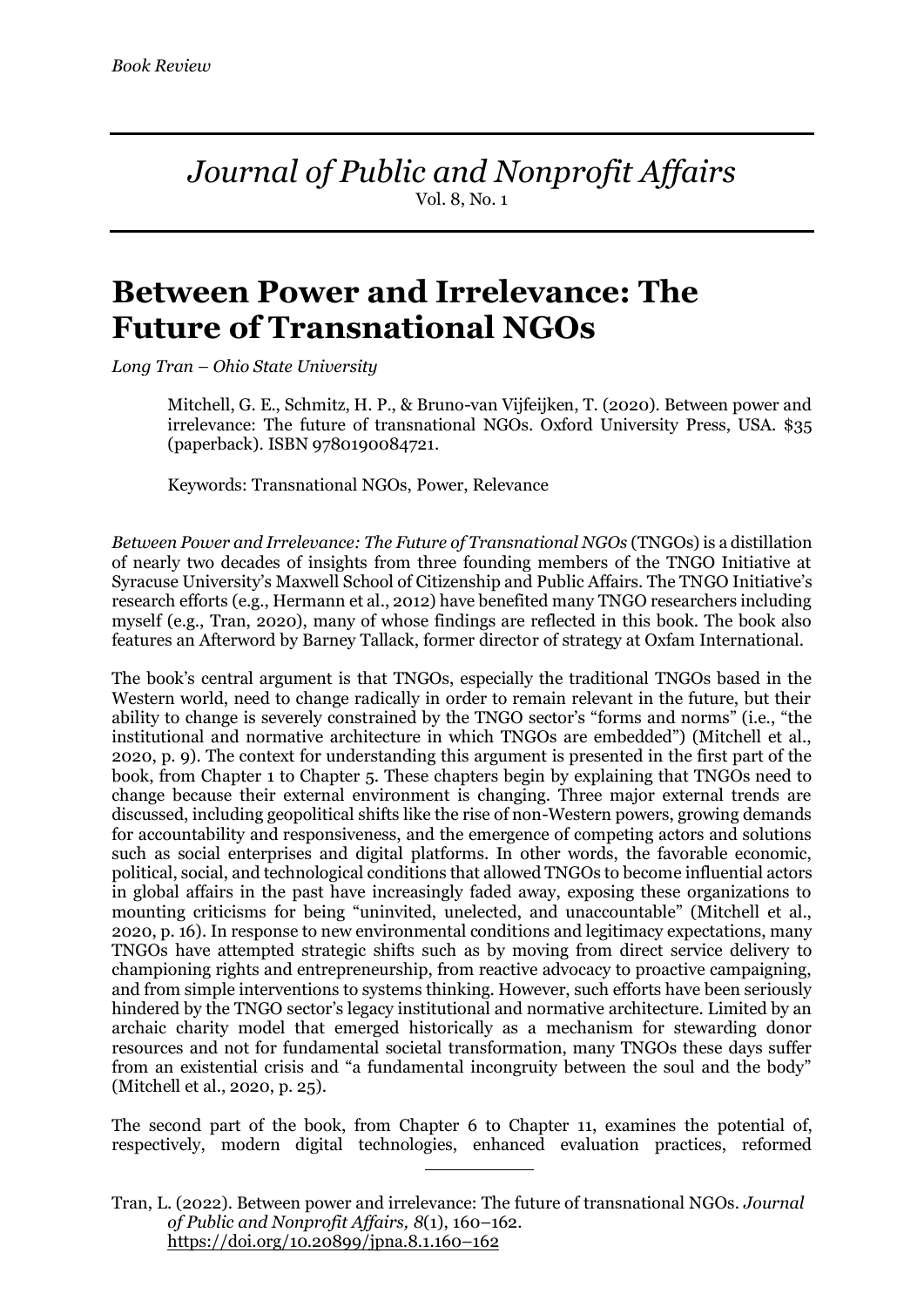governance structures, new leadership models, strengthened collaborative efforts, and proactive mergers and acquisitions, as methods for addressing the challenges facing the TNGO sector. Each of these chapters also reveals how the antiquated institutional and normative conventions described earlier in the book may hamper TNGOs' endeavors to transform themselves. For example, traditional demands for minimized overhead spending often inhibit TNGOs from investing in better means of collecting outcome data, while traditional cultures of uniqueness often lead TNGOs away from considering merger and acquisition opportunities.

The final part of the book summarizes and offers some conclusions and commentaries on the main themes of the book. Chapter 12 cautions that some TNGOs, especially those that have become large, professionalized, and financially successful, may find themselves too comfortable with the status quo to proactively seek transformative and architectural changes. Refusing to change or attempting only incremental and reactive adaptations, the authors argue, may drive these organizations to a state of "successful irrelevance", i.e., "continuing to survive by satisfying the expectations of the architecture but without necessarily providing relevant solutions for those they claim to serve" (Mitchell et al., 2020, p. 233). This message is echoed in the Afterword by Barney Tallack, who contends that TNGOs can either "transform radically" to remain relevant in the future, choose that their existence should "end well" by handing over useful resources and capabilities, or let it "end badly" if staying in denial (Mitchell et al., 2020, p. 256).

Overall, this book is a solid culmination of a relative new line of research within the TNGO literature that adopts a managerial perspective to study TNGOs as organizations. This is an important contribution because although a trove of research, especially in international relations and political science, has explored the roles of TNGOs, "we know surprisingly little about them as organizations" (Stroup & Wong, 2013, p. 163). It is also worth commending that this book, just like many other research efforts coming from the TNGO Initiative, was strongly inspired and informed by TNGO practitioners' interests and insights, while managing to maintain academic standards for quality research. By striking a delicate balance between theory and practice and providing both theoretical ideas and practical recommendations, this book may entertain not just academic scholars and students but also TNGO leaders, employees, volunteers, donors, consultants, beneficiaries, regulators, and other stakeholders. Hence, despite certain limitations such as questions of generalizability or a lack of truly novel findings, this work deserves a place on the bookshelf of anyone who cares about the future of TNGOs.

## **Disclosure Statement**

The author declares that there are no conflicts of interest that relate to the research, authorship, or publication of this article.

## **References**

- Hermann, M. G., Lecy, J. D., Mitchell, G., Page, C., Raggo, P., Schmitz, H. P., & Vinuela, L. (2012). Transnational NGOs: A cross-sectoral analysis of leadership perspectives. https://papers.ssrn.com/sol3/papers.cfm?abstract\_id=2191082
- Mitchell, G. E., Schmitz, H. P., & Bruno-van Vijfeijken, T. (2020). *Between power and irrelevance: The future of transnational NGOs*. Oxford University Press, USA.
- Stroup, S. S., & Wong, W. (2013). Come together? Different pathways to international NGO centralization. *International Studies Review*, *15*(2), 163-184. https://doi.org/10.1111/misr.12022